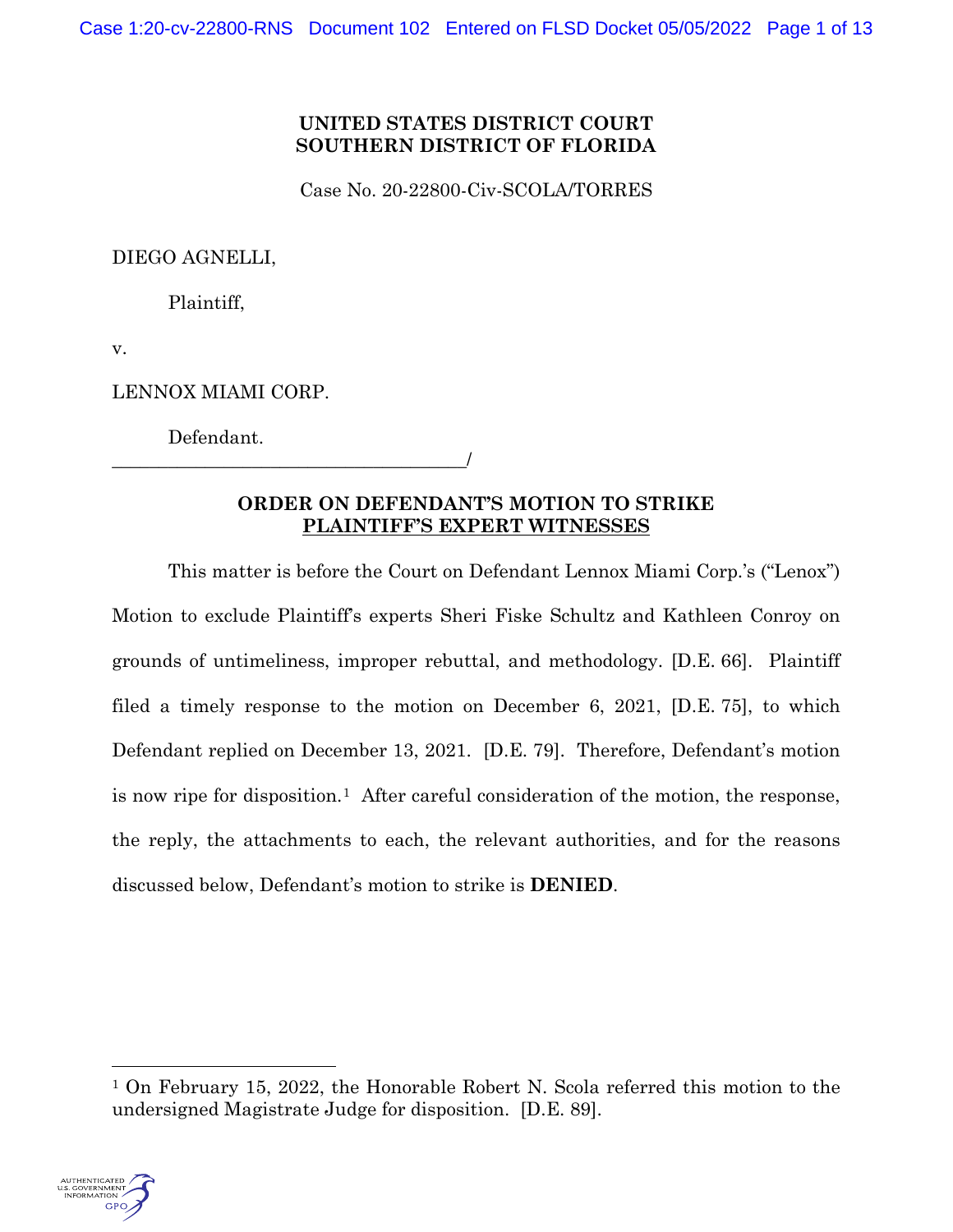#### *I. BACKGROUND*

This lawsuit arises from a business relationship that derailed after Plaintiff divorced his former wife, Analia Castellanos, in late 2019 and early 2020. [D.E. 100, p. 2]. According to Plaintiff, following his separation from Ms. Castellanos, his former farther in law, Juan Castellanos, took several actions aimed at ousting Plaintiff from the family business, including terminating his employment contract with Lennox and buying off his minority interest in the company (*i.e.*, 125 shares of Lennox stock). *Id*. at 2-3. Lennox is a holding company whose only asset is a hotel in Miami Beach called the Lenox Hotel. [D.E. 66-2, p. 1].

Plaintiff commenced this action seeking damages against Lennox for breach of his employment contract and seeking a judicial dissolution of Lennox. In support of his claims, Plaintiff retained valuation experts Kathleen Conroy ("Conroy") and Sheri Fiske Schultz ("Fiske") to provide testimony regarding Lennox's value.

### *II. APPLICABLE PRINCIPLES AND LAW*

The decision to admit or exclude expert testimony is within the trial court's discretion and the court enjoys "considerable leeway" when determining the admissibility of this testimony. *See Cook v. Sheriff of Monroe County, Fla.*, 402 F.3d 1092, 1103 (11th Cir. 2005). As explained in *Daubert v. Merrell Dow Pharm.*, *Inc.*, 509 U.S. 579 (1993), the admissibility of expert testimony is governed by Fed. R. Evid. 702. The party offering the expert testimony carries the burden of laying the proper foundation for its admission, and admissibility must be shown by a preponderance of the evidence. *See Allison v. McGhan Med. Corp.*, 184 F.3d 1300,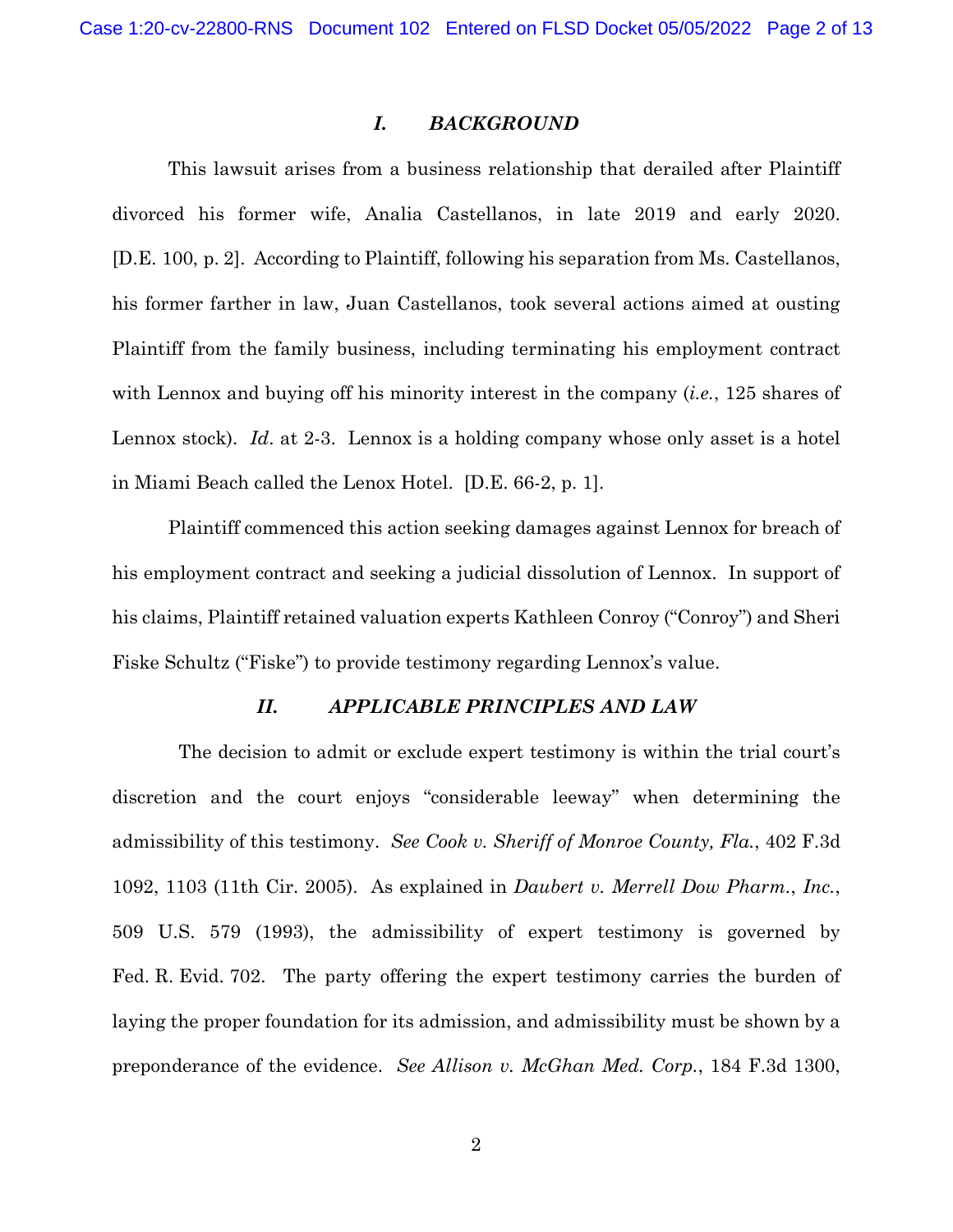1306 (11th Cir. 1999); *see also United States v. Frazier*, 387 F.3d 1244, 1260 (11th Cir. 2004) ("The burden of establishing qualification, reliability, and helpfulness rests on the proponent of the expert opinion, whether the proponent is the plaintiff or the defendant in a civil suit, or the government or the accused in a criminal case.").

"Under Rule 702 and *Daubert*, district courts must act as 'gate keepers' which admit expert testimony only if it is both reliable and relevant." *Rink v. Cheminova, Inc.*, 400 F.3d 1286, 1291 (11th Cir. 2005) (citing *Daubert*, 509 U.S. at 589). The purpose of this role is "to ensure that speculative, unreliable expert testimony does not reach the jury." *McCorvey v. Baxter Healthcare Corp.*, 298 F.3d 1253, 1256 (11th Cir. 2002). Also, in its role as "gatekeeper," its duty is not "to make ultimate conclusions as to the persuasiveness of the proffered evidence." *Quiet Tech. DC-8, Inc. v. Hurel-Dubois UK Ltd.*, 326 F.3d 1333, 1341 (11th Cir. 2003).

To facilitate this process, district courts engage in a three-part inquiry to determine the admissibility of expert testimony:

(1) the expert is qualified to testify competently regarding the matters he intends to address; (2) the methodology by which the expert reaches his conclusions is sufficiently reliable as determined by the sort of inquiry mandated in *Daubert;* and (3) the testimony assists the trier of fact, through the application of scientific, technical, or specialized expertise, to understand the evidence or to determine a fact in issue.

*City of Tuscaloosa*, 158 F.3d 548, 562 (11th Cir. 1998) (citations omitted). The Eleventh Circuit refers to the aforementioned requirements as the "qualification," "reliability," and "helpfulness" prongs and while they "remain distinct concepts"; "the courts must take care not to conflate them." *Frazier*, 387 F.3d at 1260 (citing *Quiet Tech*, 326 F.3d at 1341).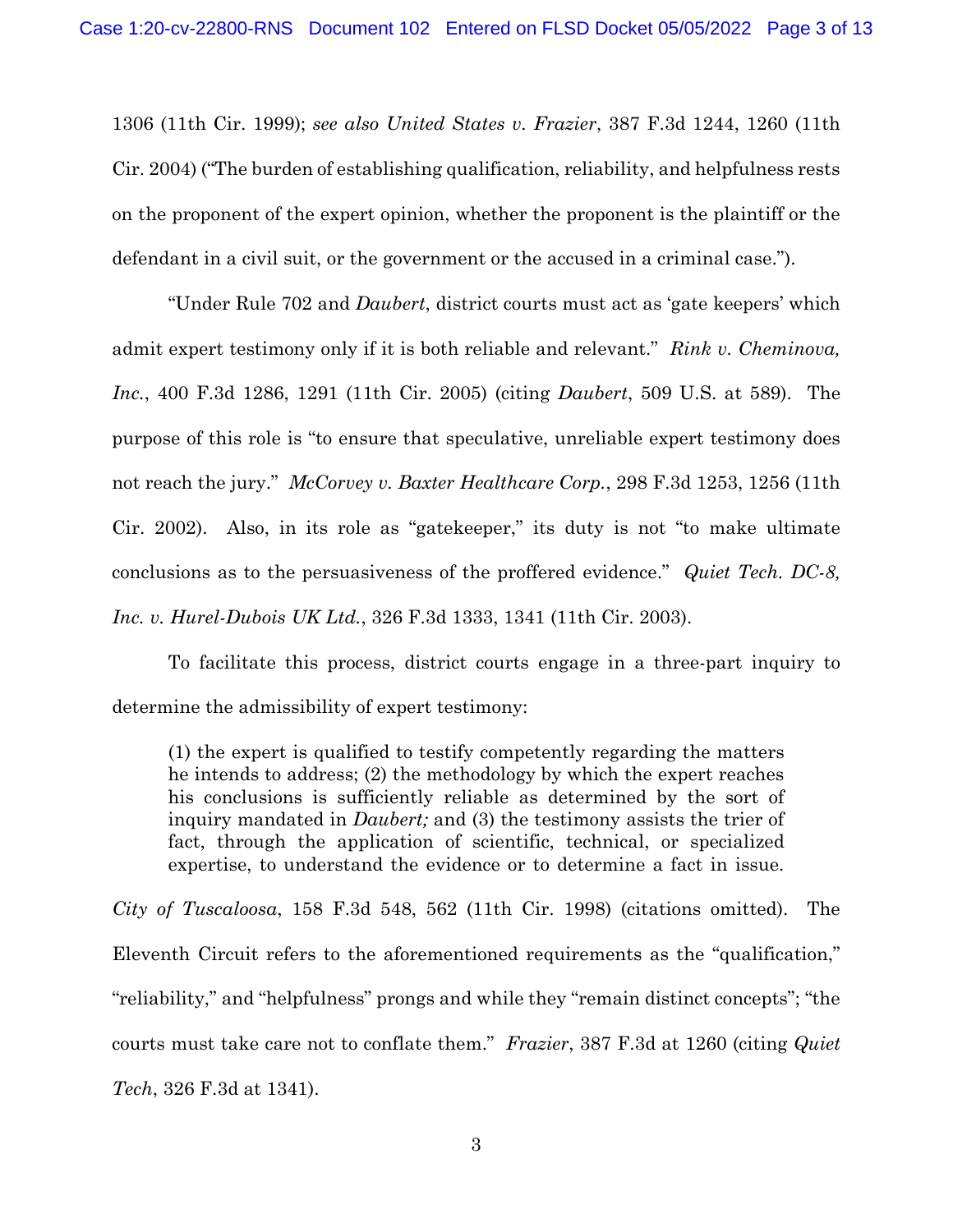In determining the reliability of a scientific expert opinion, the Eleventh Circuit also considers the following factors to the extent possible:

(1) whether the expert's theory can be and has been tested; (2) whether the theory has been subjected to peer review and publication; (3) the known or potential rate of error of the particular scientific technique; and (4) whether the technique is generally accepted in the scientific community. Notably, however, these factors do not exhaust the universe of considerations that may bear on the reliability of a given expert opinion, and a federal court should consider any additional factors that may advance its Rule 702 analysis.

*Quiet Tech*, 326 F.3d at 1341 (citations omitted). The aforementioned factors are not "a definitive checklist or test," *Daubert*, 509 U.S. at 593, but are "applied in casespecific evidentiary circumstances," *United States v. Brown*, 415 F.3d 1257, 1266 (11th Cir. 2005). While this inquiry is flexible, the Court must focus "solely on principles and methodology, not on conclusions that they generate." *Daubert*, 509 U.S. at 594-95. It is also important to note that a "district court's gatekeeper role under *Daubert* 'is not intended to supplant the adversary system or the role of the jury.'" *Quiet Tech*, 326 F.3d at 1341 (quoting *Maiz v. Virani*, 253 F.3d 641, 666 (11th Cir. 2001)). Rather, "[v]igorous cross-examination, presentation of contrary evidence, and careful instruction on the burden of proof are the traditional and appropriate means of attacking but admissible evidence." *Daubert*, 509 U.S. at 580; *see also Chapman v. Procter & Gamble Distrib., LLC*, 766 F.3d 1296, 1306 (11th Cir. 2014) ("As gatekeeper for the expert evidence presented to the jury, the judge 'must do a preliminary assessment of whether the reasoning or methodology underlying the testimony is scientifically valid and of whether that reasoning or methodology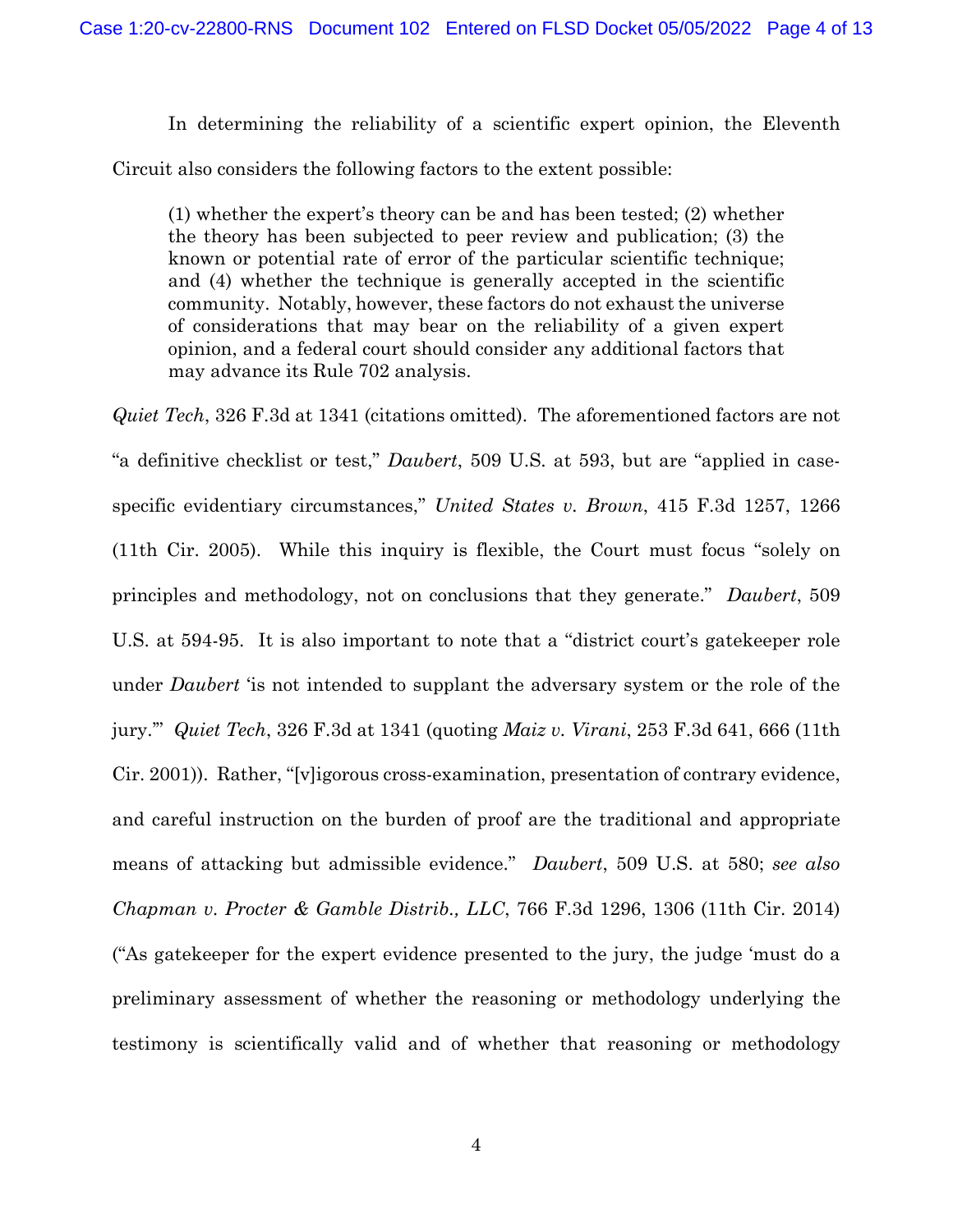properly can be applied to the facts in issue.'") (quoting *Kilpatrick v. Breg, Inc.*, 613 F.3d 1329, 1335 (11th Cir. 2010)).

"[T]he objective of [the gatekeeping role] is to ensure the reliability and relevancy of expert testimony. It is to make certain that an expert, whether basing testimony upon professional studies or personal experience, employs in the courtroom the same level of intellectual rigor that characterizes the practice of an expert in the relevant field." *Kumho Tire Co. v. Carmichael*, 526 U.S. 137, 152 (1999).

## *III. ANALYSIS*

First, Defendant moves to strike the rebuttal report and exclude the testimony of Fiske under the theories that her report was untimely, the report was not a proper rebuttal, and the methodology was unreliable. Additionally, Defendant also moves to strike Conroy's initial report on the grounds that the report is not relevant. [D.E. 66]. Plaintiff responds by noting that Fiske's report was timely and implemented a proper methodology, and by arguing that her rebuttal report is a proper rebuttal to the expert report prepared by Defendant's expert, Gordon Brothers. We will discuss each of these arguments in turn.

#### **A.** *Whether Fiske's Rebuttal Was Timely*

Defendant Lennox first seeks to strike the opinions of Fiske and exclude her testimony on the basis that her report was untimely as per the governing Scheduling Order [D.E. 30]. However, a plain reading of the Scheduling Order and the case's docket reveals that Defendant's argument is meritless.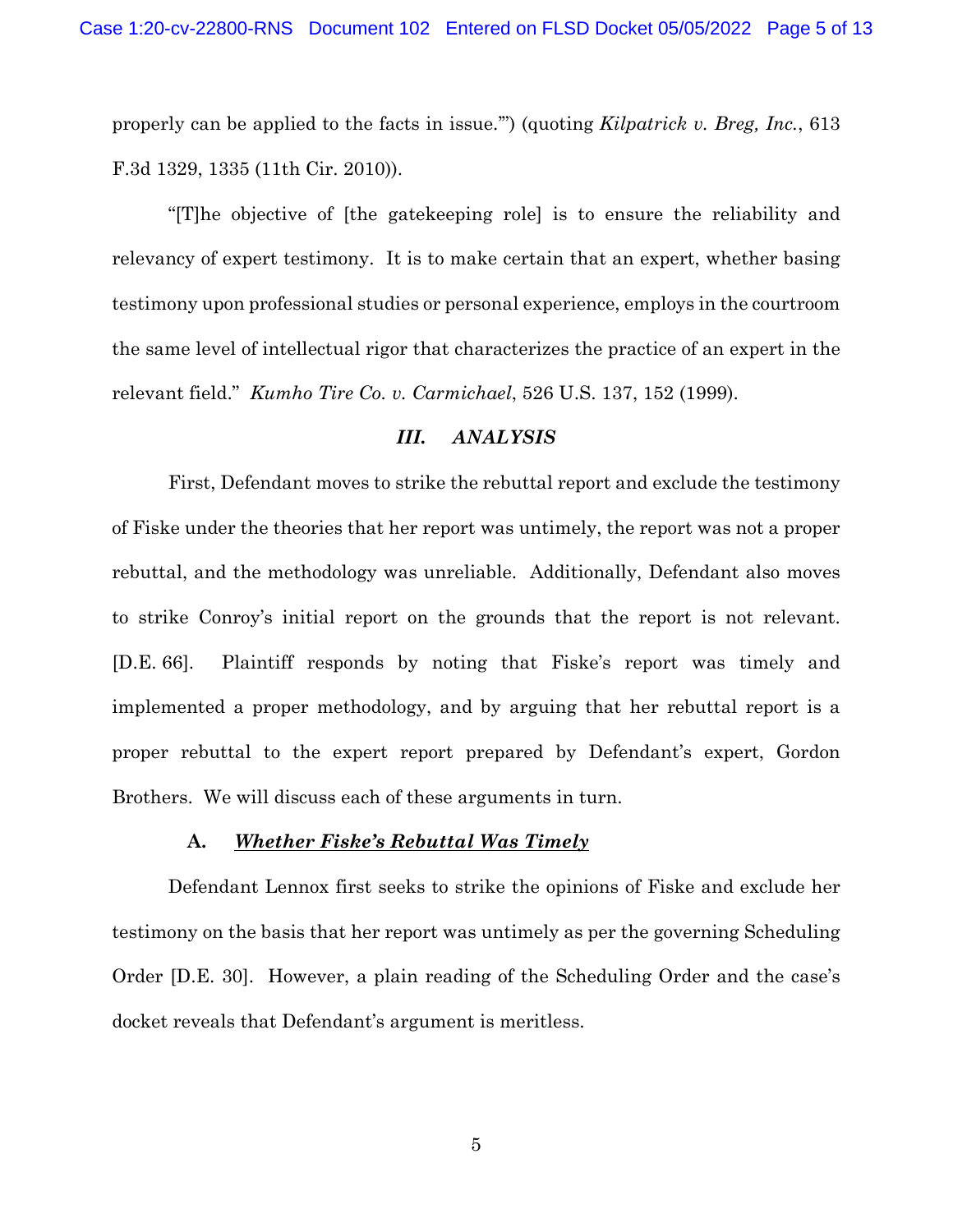For starters, Defendant's motion improperly conflates the concept of timeliness with that of the contents of a proper rebuttal report. As for the untimeliness argument, a plain reading of the Scheduling Order and Fed. R. Civ. P. 26(a)(2)(D)(ii) directly belies Defendant's argument. The deadline for disclosure of expert reports was **August 18, 2021**, and rebuttals were to be produced in accordance with Fed. R. Civ. P. 26(a)(2)(D)(ii) (*i.e.*, by **September 18, 2021**). [D.E. 30]. Because Plaintiff's expert disclosures squarely fell within these deadlines (initial and rebuttal reports were disclosed on August 18, 2021, and September 17, 2021, respectively) Defendant's claim of untimeliness is without merit.

#### *B. Whether Fiske's Rebuttal Report is a Proper Rebuttal*

Next, Defendant moves to exclude Fiske's rebuttal report on the grounds that her report is not a proper rebuttal in that it includes new affirmative opinions that should have been disclosed in Plaintiff's initial report. Specifically, Defendant takes issue with Fiske's rebuttal opinion about the market value of Plaintiff's 125 shares of Lennox stock.

Defendant's argument that Fiske's report is not a proper rebuttal misses the mark. Defendant claims that the rebuttal is improper because "[a]lthough a portion of the Fiske rebuttal report contains rebuttal matters directed to the expert report of Gordon Brothers, paragraphs 17-26 of the Fiske report (Ex. C) contain a new opinion of the value of Plaintiff's 125 shares. Those paragraphs must be stricken, and Fiske must be precluded from offering that opinion as evidence in Plaintiff's case in chief." [D.E. 66, p. 6]. Yet the analysis for assessing the validity of a rebuttal does not focus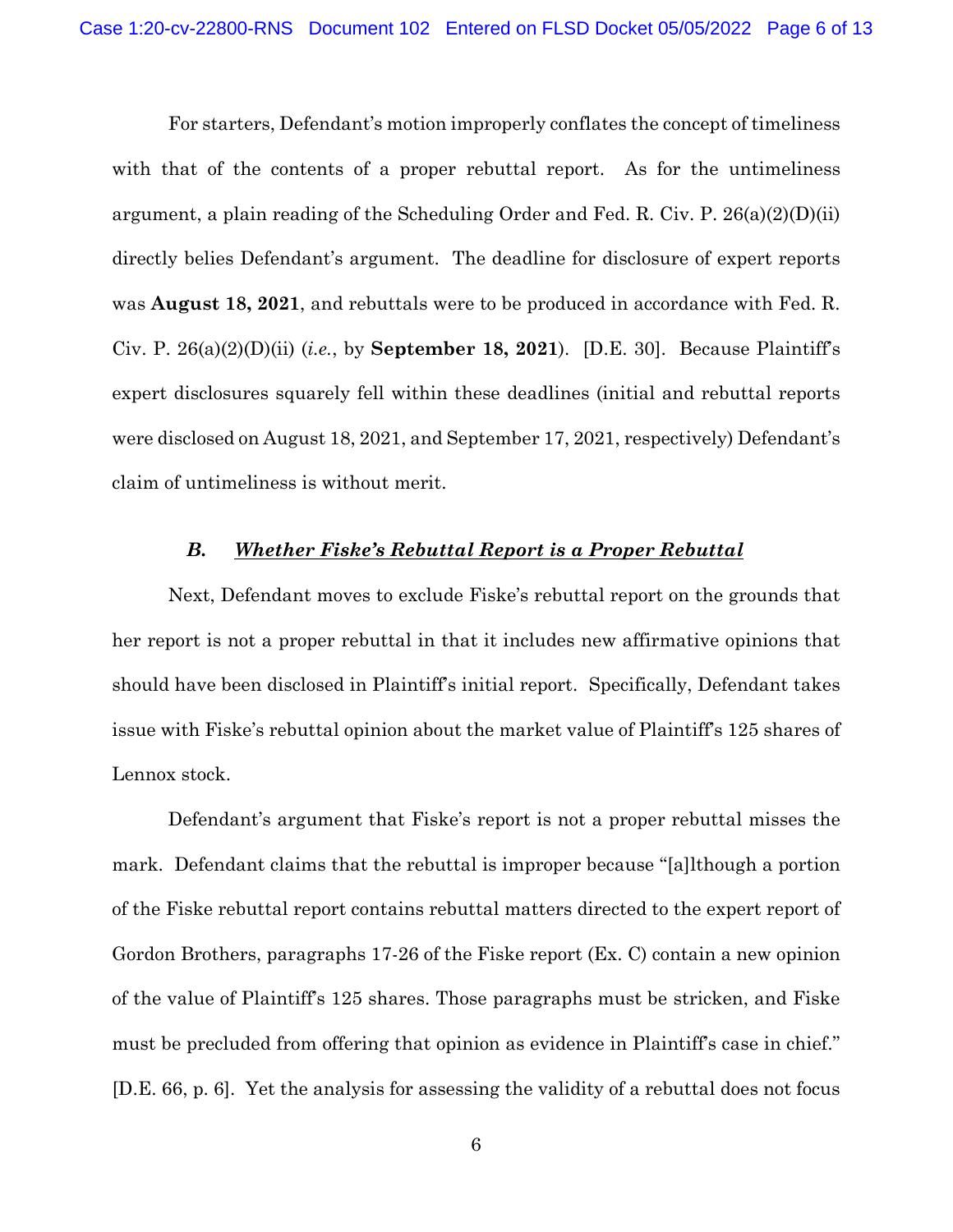on whether the report contains new information, addresses central issues or whether it relies on materials that were previously available to the expert, "but [on] whether it is intended solely to contradict or rebut evidence on the **same subject matter** of an opponent's expert report." *Doreen O'Malley v. Royal Caribbean*, No. 17-CIV-21225, 2018 WL 11350570, at \*2 (S.D. Fla. May 24, 2018) (emphasis added); *see also Crowley v. Chait*, 322 F. Supp. 2d 530, 551 (D.N.J. 2004) (finding that an expert may include material in rebuttal report even though material could have been included in initial report).

A plain reading of Fiske's report makes it clear that her rebuttal is used solely to respond to Defendant expert, Gordon Brothers. Gordon Brothers was retained by Defendant "to determine the Fair Value of 125 shares out of 1,000 outstanding shares in [Lenox] on a minority, non-marketable basis." [D.E. 66-2]. On the other hand, the purpose of the Fiske report is to demonstrate that "the Gordon Report significantly understated the Fair Value of 125 shares in Lennox Miami Corp." by "incorrectly appl[ying] discounts for lack of control and lack of marketability in its methodology[.]" [D.E. 66-2, ¶¶ 3, 6]. Indeed, a review of the Fiske report reveals that her analysis responds to Gordon Brothers' assessment point by point, including (i) their computation of marketability and minority discounts in the valuation of the 125 shares, (ii) the inclusion of the Paycheck Protection Program Loan adjustment into the valuation, (iii) the subtractions for "Excess Paid in Capital" and the factual assumptions made therein, and (vi) Gordon's consideration of Lennox's trademark assets. *See id*. at ¶¶ 11-26. In sum, the Gordon Report offers an opinion on what the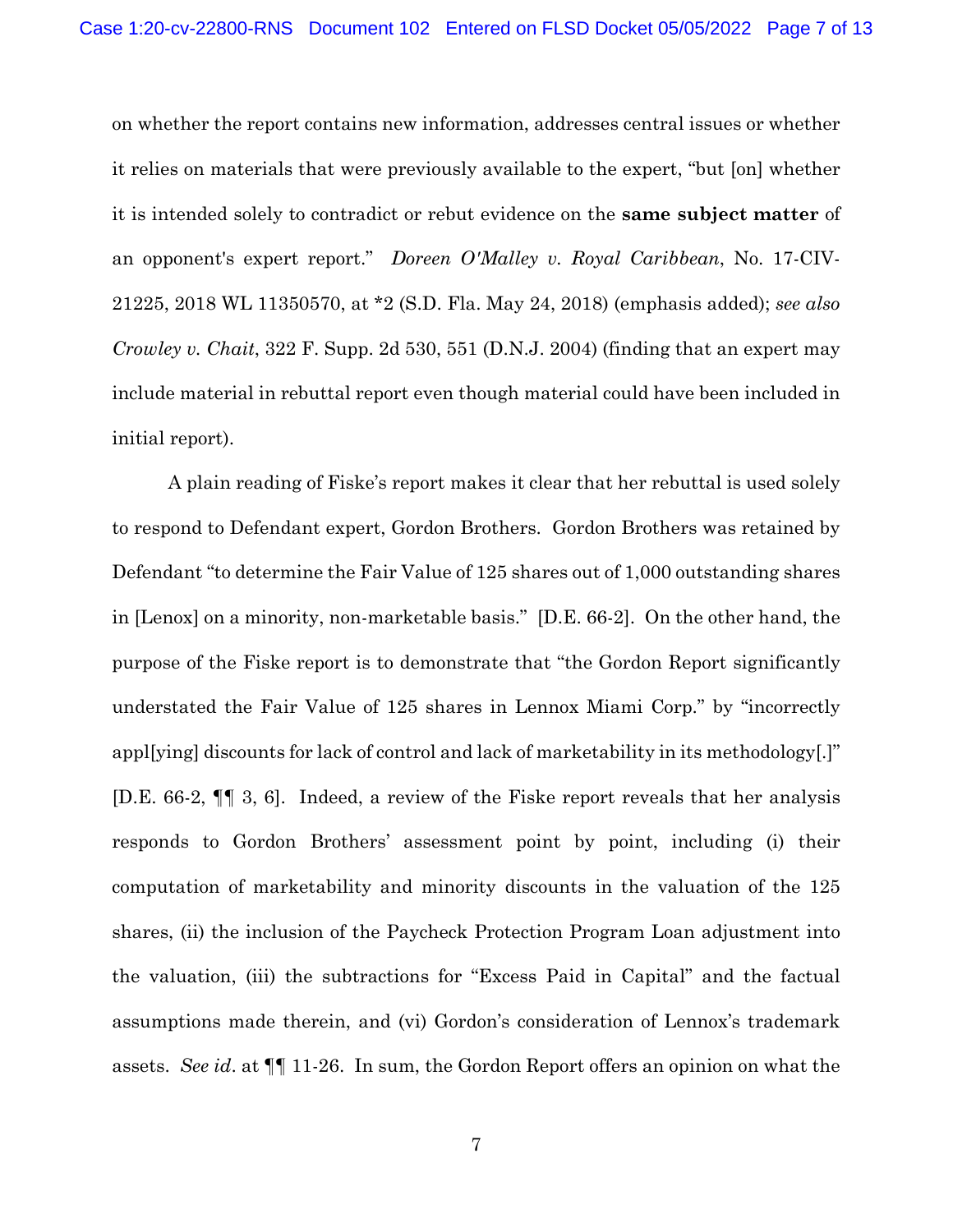market value of the 125 shares is, and the Fiske report refutes that opinion by directly contradicting its methodology and offering what she believes to be the correct numbers. The Fiske Report is "a direct challenge to the [Gordon] Report's conclusions[,]" and hence a "proper rebuttal" report. *See Papasan v. Dometic Corp.*, No. 16-22482-CIV, 2019 WL 7376716, at \*3 (S.D. Fla. Apr. 10, 2019).

The fact that Fiske's rebuttal goes beyond August 16, 2020, Gordon's effective date of appraisal is of no moment, as this divergence in valuation timeframes is precisely at the center of Fiske's points of rebuttal on the same subject matter valuation of the 125 shares. In fact, Defendant's emphatic reliance on the use of the June 30, 2021, deadline as grounds for exclusion misunderstands the purpose of a motion in limine. As Defendant's own expert reminds us, reaching a determination of value is "a question of fact" that "depend[s] on the specific circumstances of each case[,]" [D.E. 66-2, p. 3]. As such, questions about valuation dates are inappropriate grounds to seek exclusion, for this hinges on factual matters that fall within the domain of the trier of fact. *See GWTP Invs., L.P. v. SES Americom, Inc.*, No. 3:04- CV-1383-L, 2007 WL 7630459, at \*5 (N.D. Tex. Aug. 3, 2007) ("To the extent that [Defendant] believes the date of the valuation of the teleports to be critical, the difference in the dates is an issue of weight to be afforded to Shaw's opinion and may be raised at trial before the jury.").

Nor is the Court convinced that introduction of the rebuttal report with its divergent valuation timeframe unduly surprises and prejudices Defendant. First, Defendant was clearly on notice that Plaintiff's theory of valuation applied a different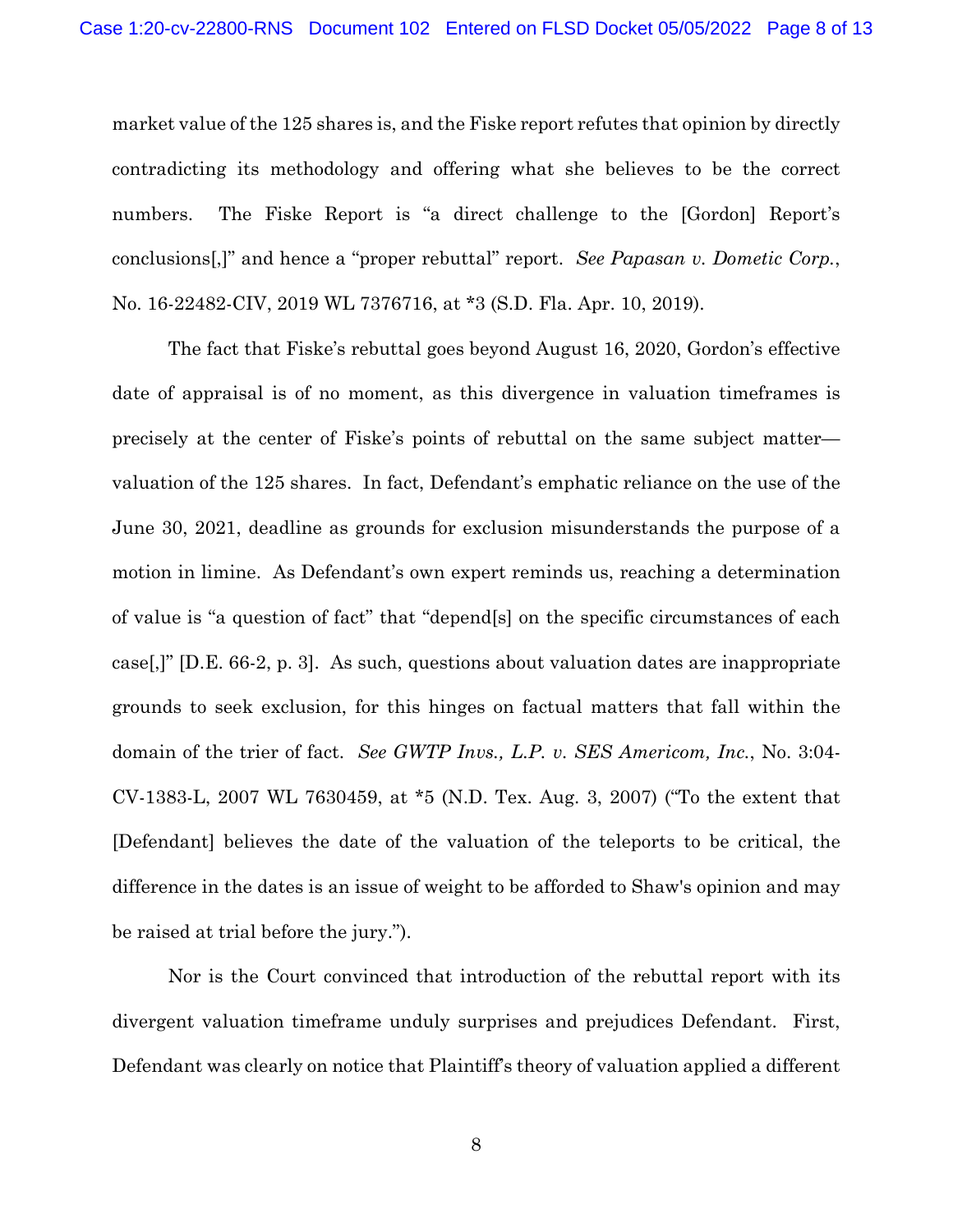chronology than that chosen by Defendant. This is something that the initial report is explicit about. *See* [D.E. 66-1, pp. 7, 8, 14, 67] (using effective date of appraisal as of July 13, 2021 and explaining that an emphasis on data from 2021 provides a more reliable valuation given the effects of COVID-19 in the hospitality industry in 2020)." In turn, Fiske's rebuttal explains that "[t]he Fair Value of the equity in [Lennox] was determined as of June 30, 2021, i.e., the Valuation Date, in order to correspond to the valuation of the real property as performed as of July 13, 2021 [by Conroy]." [D.E. 66-3, ¶ 18].

Second, this is not a case in which the rebuttal was produced on the eve of trial, or where Plaintiff refused to produce his rebuttal expert for deposition. Here, Defendant received the rebuttal report on September 17, 2021, and expert discovery continued until October 27, 2021. Further, Defendant deposed Plaintiff's rebuttal expert not once, but twice, in October 27 and November 10, for a total of six hours. *See Finestone v. Fla. Power & Light Co.*, No. 03-14040-CIV, 2005 WL 6745903, at \*1 (S.D. Fla. Nov. 28, 2005) (refusing to strike rebuttal reports and instead ordering that rebuttal experts be made available for depositions). Moreover, during her depositions Fiske was questioned about her valuation date and she provided the rationale behind her assessment; namely, that given the unusual effects of the pandemic on the earning of the hotel in 2020 and lack of transactions therein, assessing 2021 data would be more indicative of the hotel's true value. *See* [D.E. 65-2, 14:15-23, 131:17- 132:25; D.E. 65-3, 182:5-21].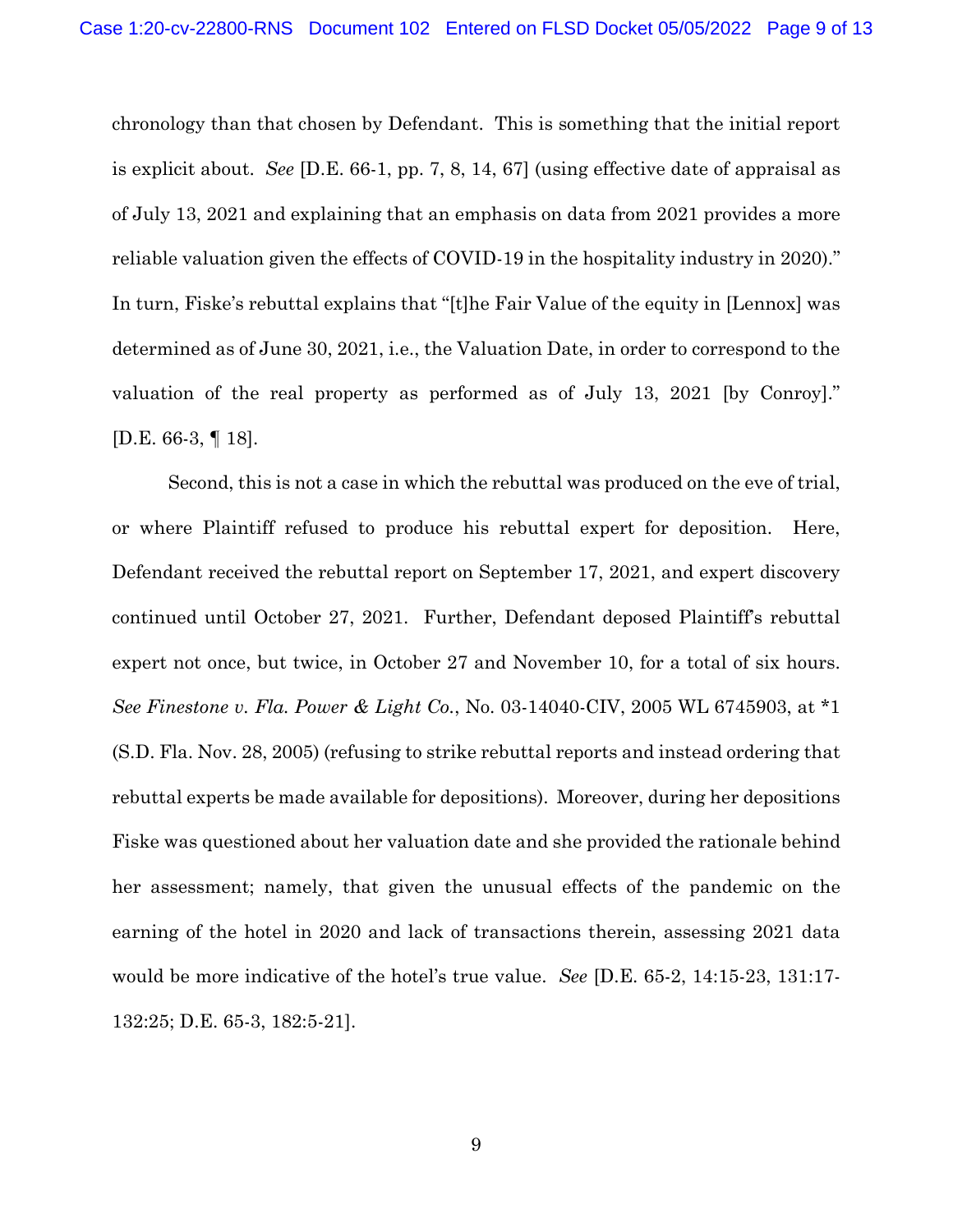In sum, the Court is unpersuaded by Defendant's claim that Fiske's report is an improper rebuttal because it introduces new affirmative opinions. As noted above, the Fiske report is a direct challenge to Defendant's expert opinion on the value the 125 outstanding shares of Lennox stock. Moreover, whether Plaintiff's valuation date is proper is a question that hinges on issues of fact reserved for the jury, and the introduction of the rebuttal does not unduly surprise or prejudice Defendant.

## *C. Whether Fiske's Opinion is Reliable*

Defendant also seeks to strike and exclude Fiske's opinion and testimony as unreliable. Notably, Defendant does not challenge Fiske's qualifications as a valuation expert. Instead, Defendant takes issue with Fiske's methodology, alleging that she applied the wrong valuation date and the wrong valuation standard in her assessment. [D.E. 66, pp. 14-16; 79, pp. 4-10]. These arguments are unavailing because they raise issues of law and fact that are not properly presented in a motion in limine.

Defendant claims that Fiske committed error in not applying a minority or lack of marketability discount to her valuation. Defendant does not attack the techniques or valuation approaches implemented by Fiske, [D.E. 66-3, ¶ 19] ("In estimating the Fair Value of the equity in the Company, I considered the three generally accepted approaches for valuing an ongoing business entity[.]"). Instead, Defendant cites to case law and points out that courts always apply such discounts in dissolution cases and, as such, Fiske's omission makes her opinion unreliable. We reject this argument because the question of whether the Court should apply a "fair value" or a "fair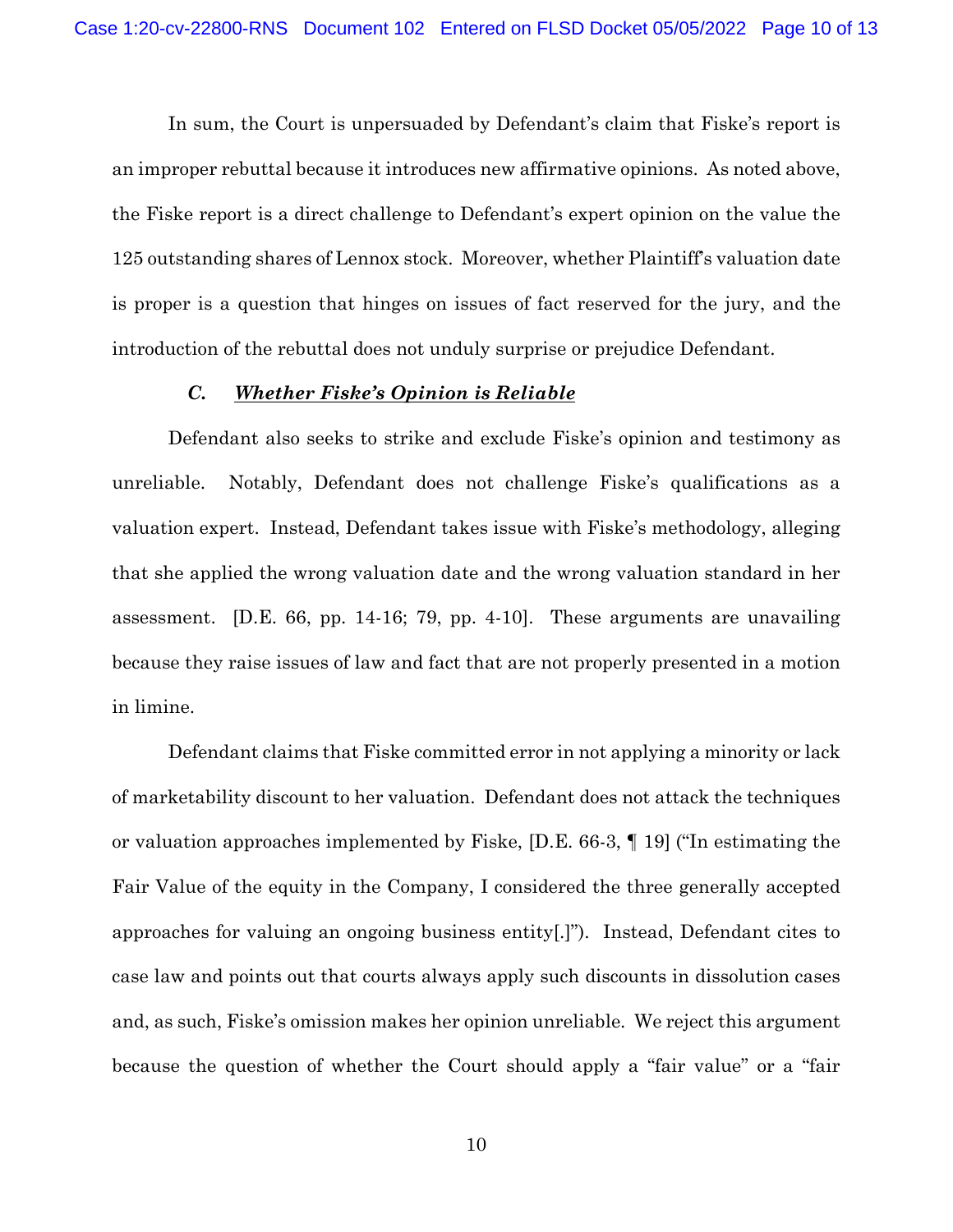market value" standard to this case is not an issue to be decided on a motion in limine. *See Barnext Offshore, Ltd. v. Ferretti Grp. USA, Inc.*, No. 10-23869-CIV, 2012 WL 13012778, at \*7 (S.D. Fla. May 24, 2012) ("Defendants' initial argument is an inappropriate request for the Court to rule on an issue of law. Such a request is not properly presented in a motion in limine and therefore will not be addressed further."); *Hall v. Nettles*, No. 1:08-CV-2437-TCB, 2010 WL 11493784, at \*11 (N.D. Ga. Jan. 7, 2010) ("The Court finds that Defendants' arguments are their position on the disputed facts, and the Court will not resolve the factual disputes within the context of this motion."); *Soliday v. 7-Eleven, Inc.*, No. 2:09-CV-807-FTM-29, 2011 WL 1837807, at \*1 (M.D. Fla. Apr. 20, 2011) (stating that a motion in limine is not a motion "to determine the sufficiency of the evidence or merits of an issue") (citation omitted).

Second, and as noted above, Defendant's claim that the Fiske report is unreliable because it used the wrong valuation date is also unavailing. This is a factual issue to be presented to the jury. *See Mcgarity v. FM Carriers, Inc.*, 2012 WL 1028593, at \*7 (S.D. Ga. Mar. 26, 2012) ("[T]he identification of flawed data or facts relied upon by an expert is precisely the role of cross-examination and does not render expert testimony inadmissible under *Daubert*."); *Hightower v. Goldberg*, 2018 WL 296955, at \*2 (M.D. Ga. Jan. 4, 2018) ("Defendants' objections go to the weight and credibility of Mr. Beauchamp's opinions, not their reliability."); *Viterbo v. Dow Chem. Co.*, 826 F.2d 420, 422 (5th Cir. 1987) ("Questions relating to the bases and sources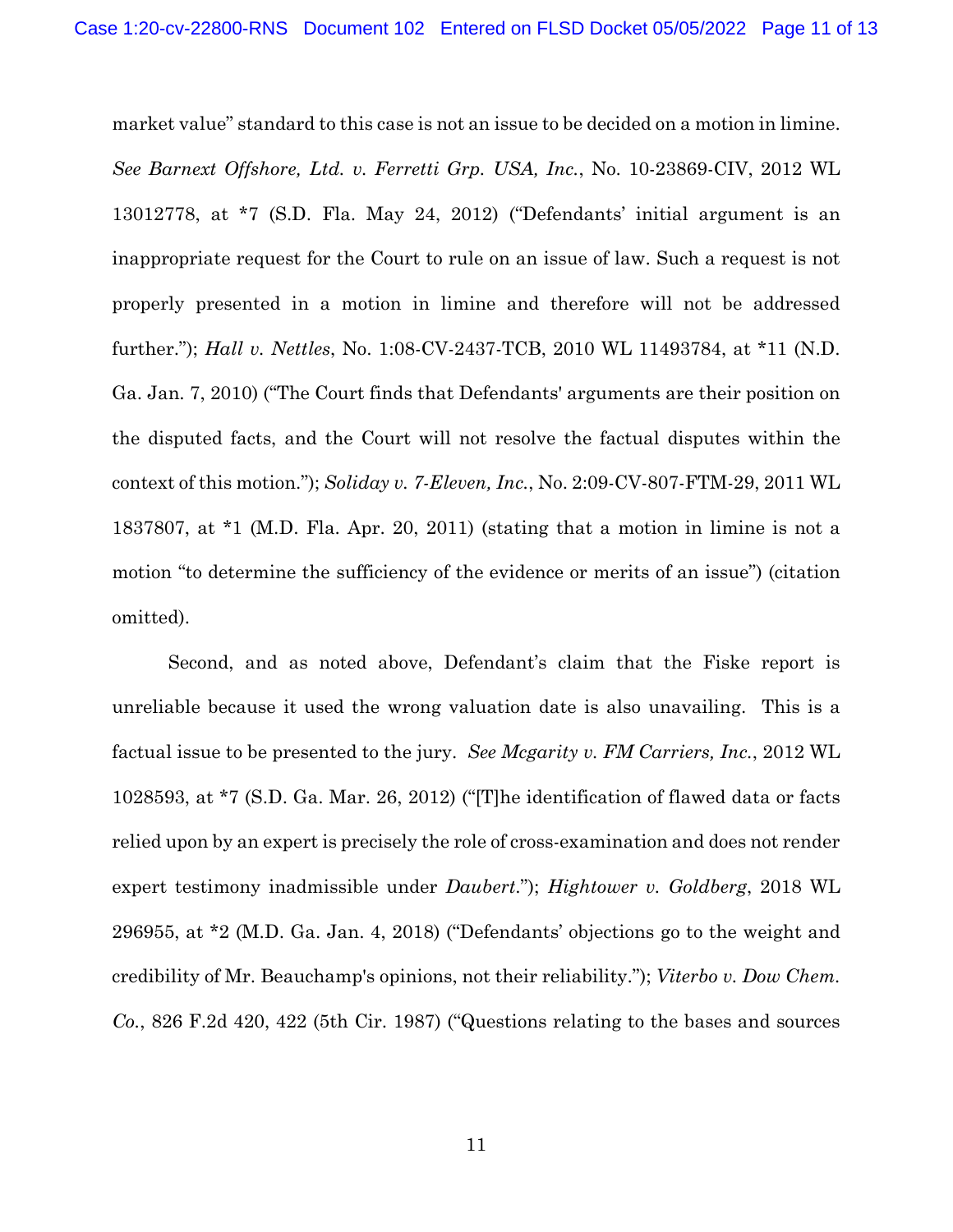of an expert's opinion affect the weight to be assigned that opinion rather than its admissibility and should be left for the jury's consideration.").

In sum, Fiske's methodology satisfies *Daubert*. The criticisms outlined in Defendants' Motions are more appropriate at trial and upon cross examination, as any such objections go to the weight of the evidence rather than its admissibility. *See Quiet Tech.*, 326 F.3d at 1345 (holding that the expert's methodology was reliable, even though he did not utilize all available flight test parameters in his model; the remedy is effective cross examination to test the expert's analysis.); *In re Trasylol Prod. Liab. Litig*., No. 08-MD-01928, 2010 WL 1489793, at \*6 (S.D. Fla. Feb. 24, 2010) ("Only if the expert's opinion is so fundamentally unsupported that it can offer no assistance to the jury must such testimony be excluded.") (citations and internal marks omitted).

### *D. Whether the Conroy Report is Relevant*

Finally, Defendant moves to exclude the report and opinion of Conroy as irrelevant. According to Defendant, the fact that the Conroy report encompasses only a valuation of the real estate of the hotel and not a valuation of Plaintiff's minority shares in Lennox renders her opinion irrelevant. We disagree.

It is undisputed that the hotel is the only asset owned by Lennox, and experts for both Defendant and Plaintiff admit that the valuation of the shares is based, in part, on the real estate appraisal of the hotel. Accordingly, Conroy's valuation of the hotel "is relevant to the task at hand and logically advances a material aspect of its